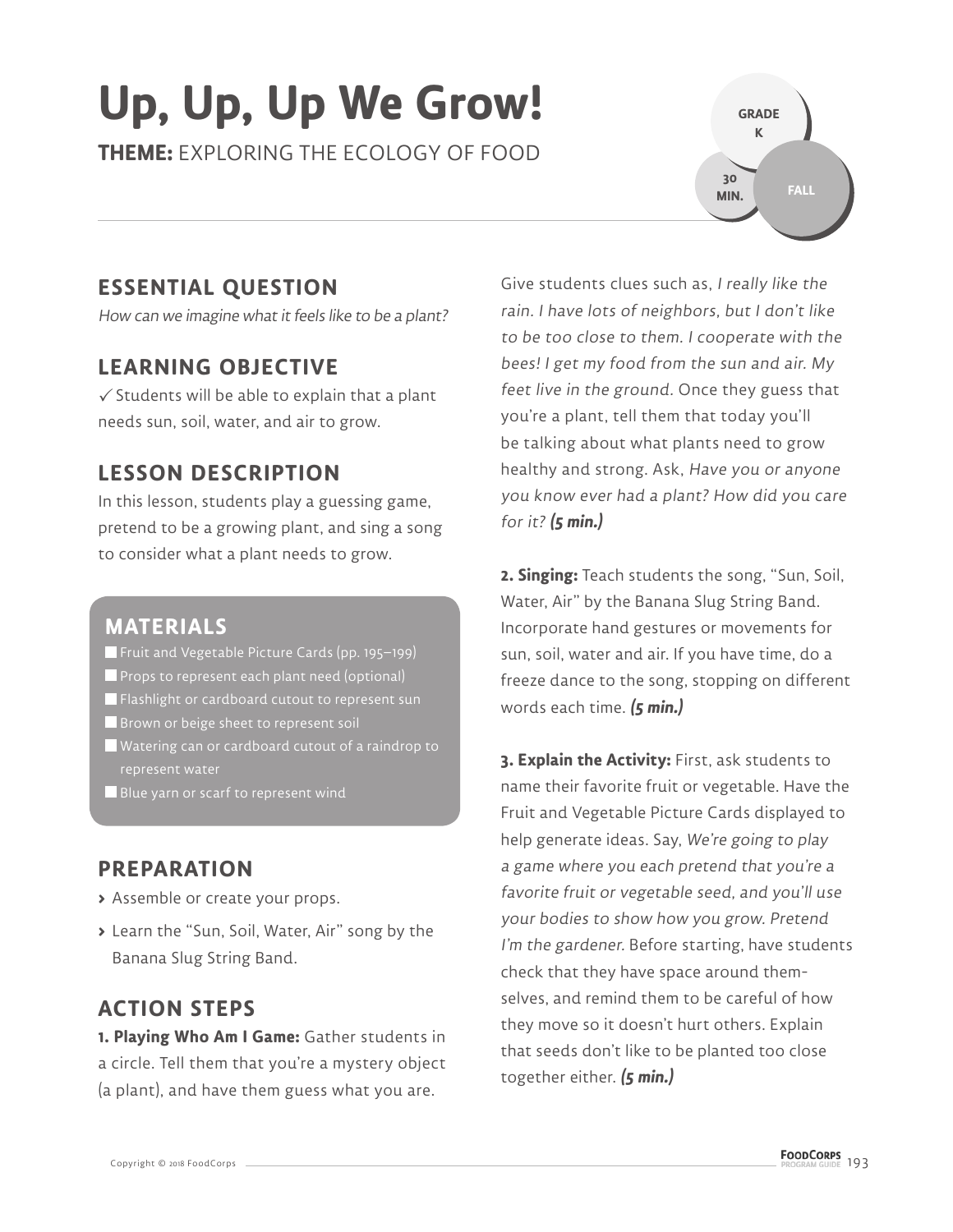**4. Role Play:** Have students start as seeds, curled up on the ground. If using props, cover students' legs with the sheet, and tell them that you're planting them in the soil where they'll need to be nice and warm to sprout. Ask, Seeds, what else do you need before you can sprout? (Water!) Walk around and "water" each student's head with the watering can, and encourage them to sprout just a bit. Ask students again what they need. (Sun.) Say, Yes, I hear that you make your very own food with energy from the sun, and carbon dioxide in the air helps, too! Walk around, shining a flashlight on the students' arms (careful not to point it in their eyes) and waving your wind scarf or cutout. Encourage students to continue growing as you give them more water, sunshine, and air. Remind them that their feet are rooted in the soil, getting nutrients they need to grow strong. Once the students are starting to stand tall with their arms up high, ask them individually what type of plant they are, and if they have a fruit, root, or leaf you can harvest. If you have extra time, you can repeat this whole cycle at different speeds, such as a speed round, a slow-motion round, or the like. **(10 min.)**

#### **REFLECTION**

Have students discuss the following questions in small groups, then share with the class: **(5 min.)**

- How are plants like us? How are they different from us?
- How can we take care of plants that we're growing?
- How did it feel to use our bodies to pretend we were plants? How did we make sure we were safe with our bodies?

#### **ADAPTATIONS**

**Age (Grades 3–5):** If you have access to a field, try a game of Farmer Tag where there are a couple farmers who are it, trying to tag students to become seeds. Once a student is tagged by a Farmer, they crouch into a seed position. Then the student waves over the Water person (wearing a blue armband) and, after getting watered, sprouts one arm into the air. Then the student waves over the Sun person (wearing a yellow armband). Once the student has been tapped by both Sun and Water, the student stands with both arms up high, to show they're a fully grown plant, and the Farmer will come harvest them and bring them to the designated "farmer's market" (e.g., a soccer goalpost). Keep playing until the farmers and their sun and water helpers have all the students in the farmer's market or have a farmer's market jailbreak and switch roles.

### **ACADEMIC CONNECTIONS**

Next Generation Science Standards, Life Science Disciplinary Core Idea **NGSS K-LS1-1**

Use observations to describe patterns of what plants and animals (including humans) need to survive.

English Language Arts Common Core State **Standards** 

#### **CCSS.ELA-LITERACY.SL.K.1**

Participate in collaborative conversations with diverse partners about kindergarten topics and texts with peers and adults in small and larger groups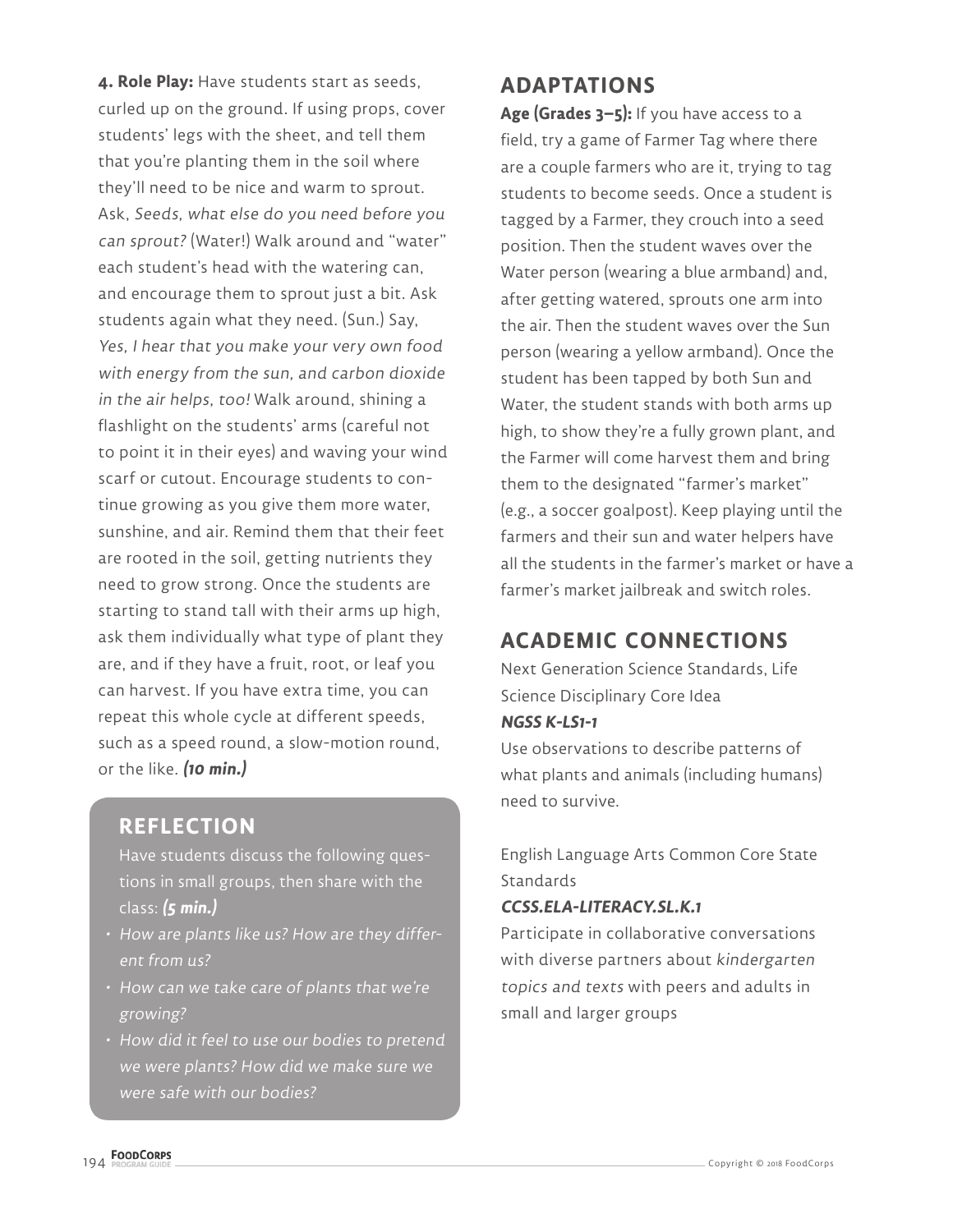













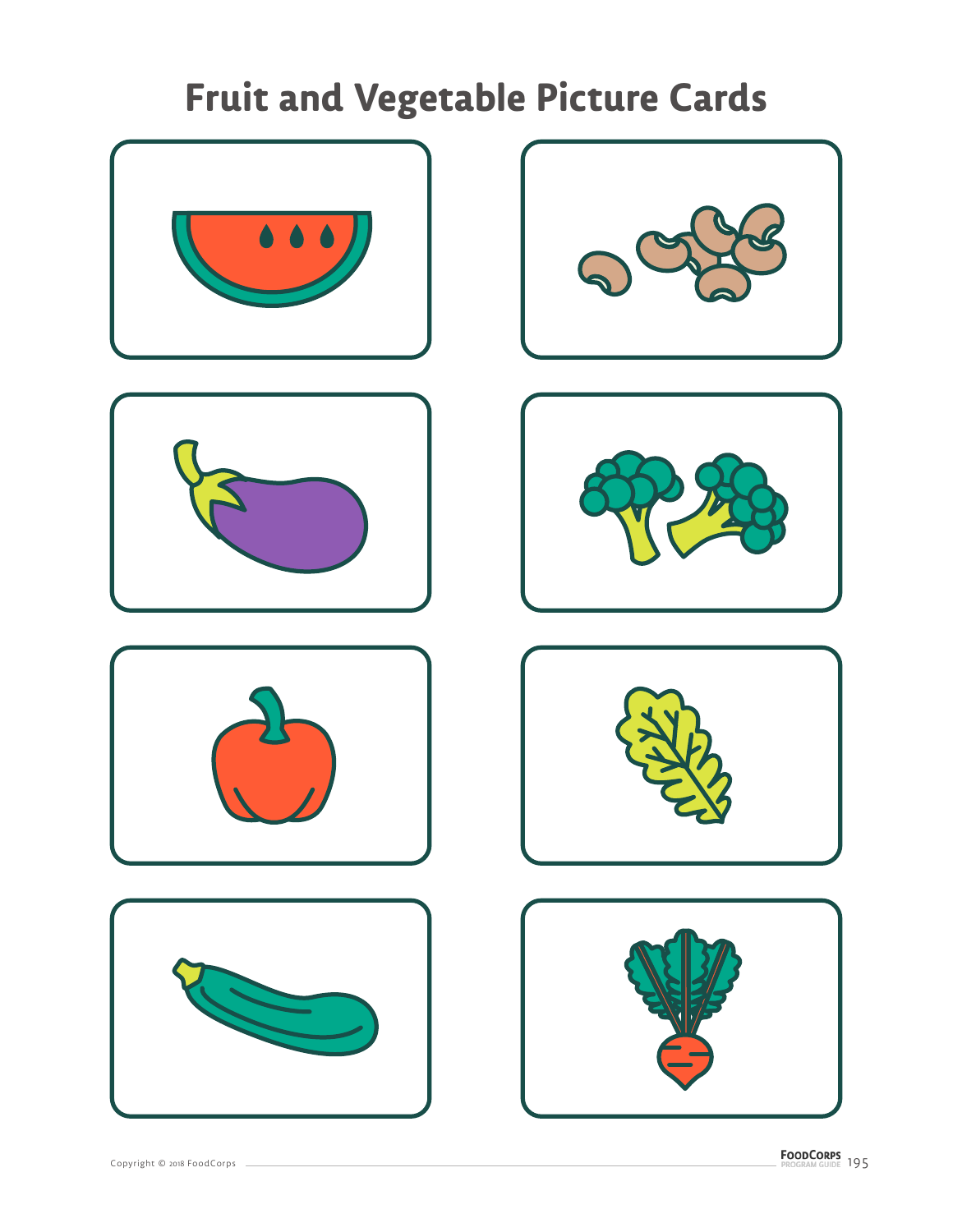













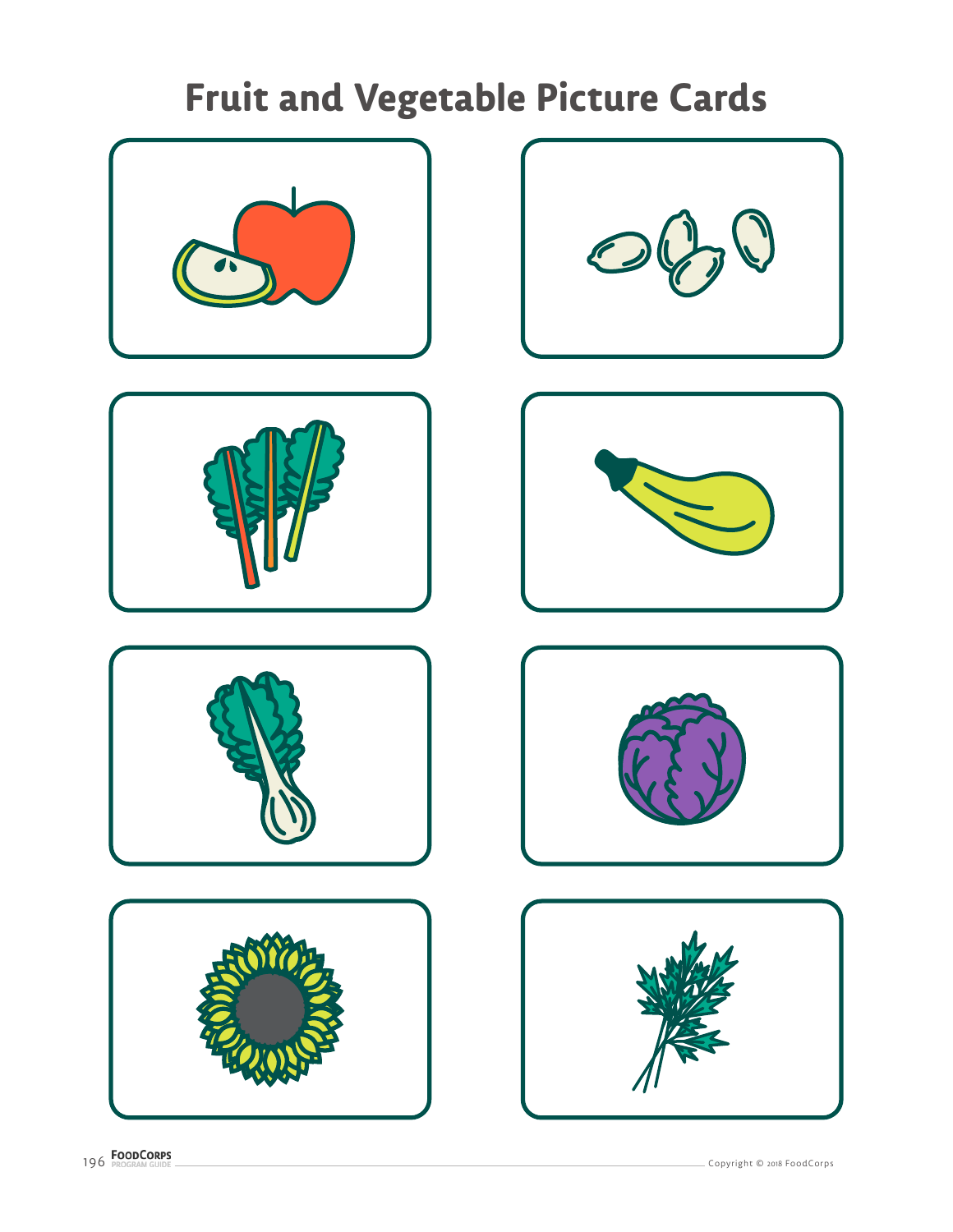













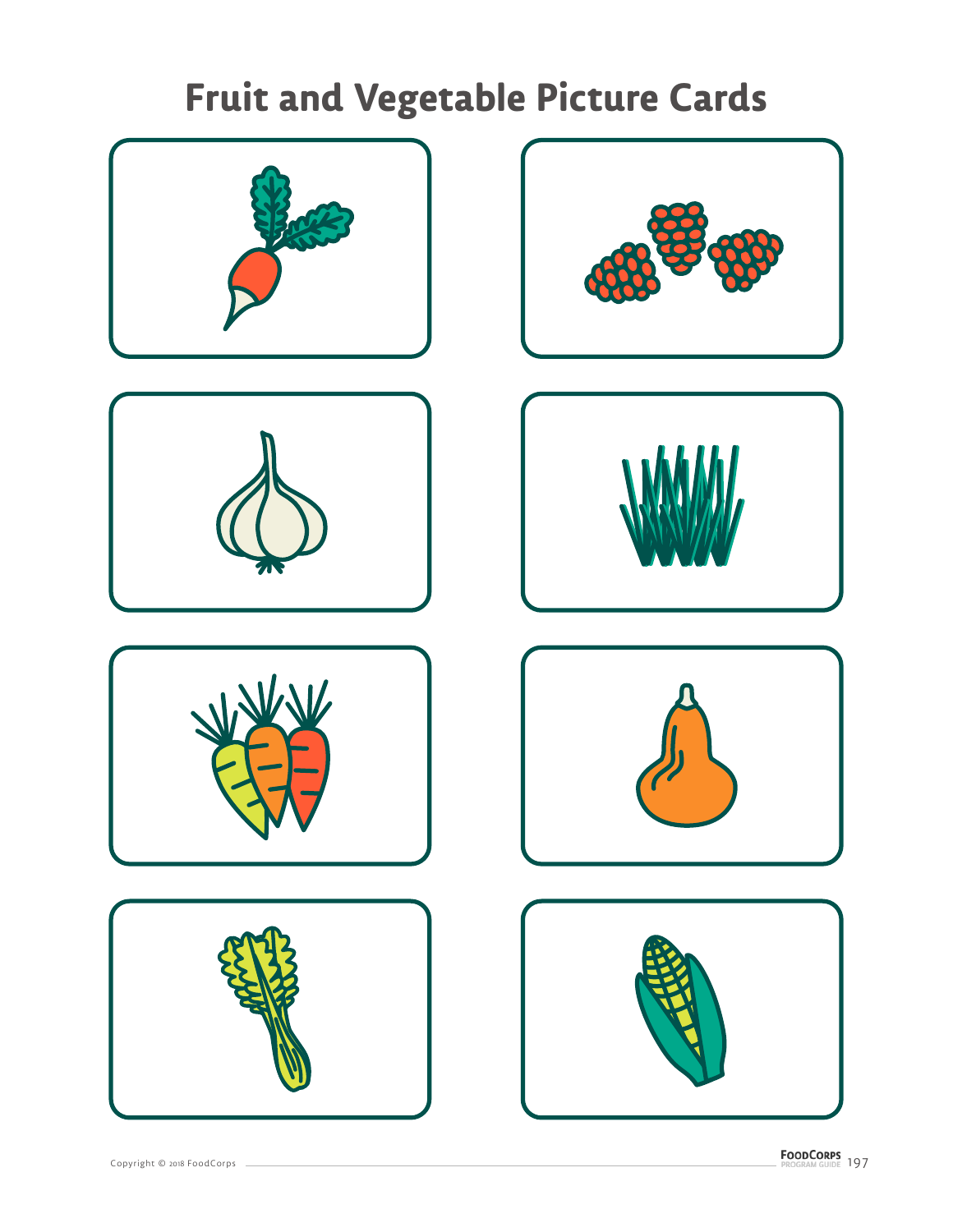